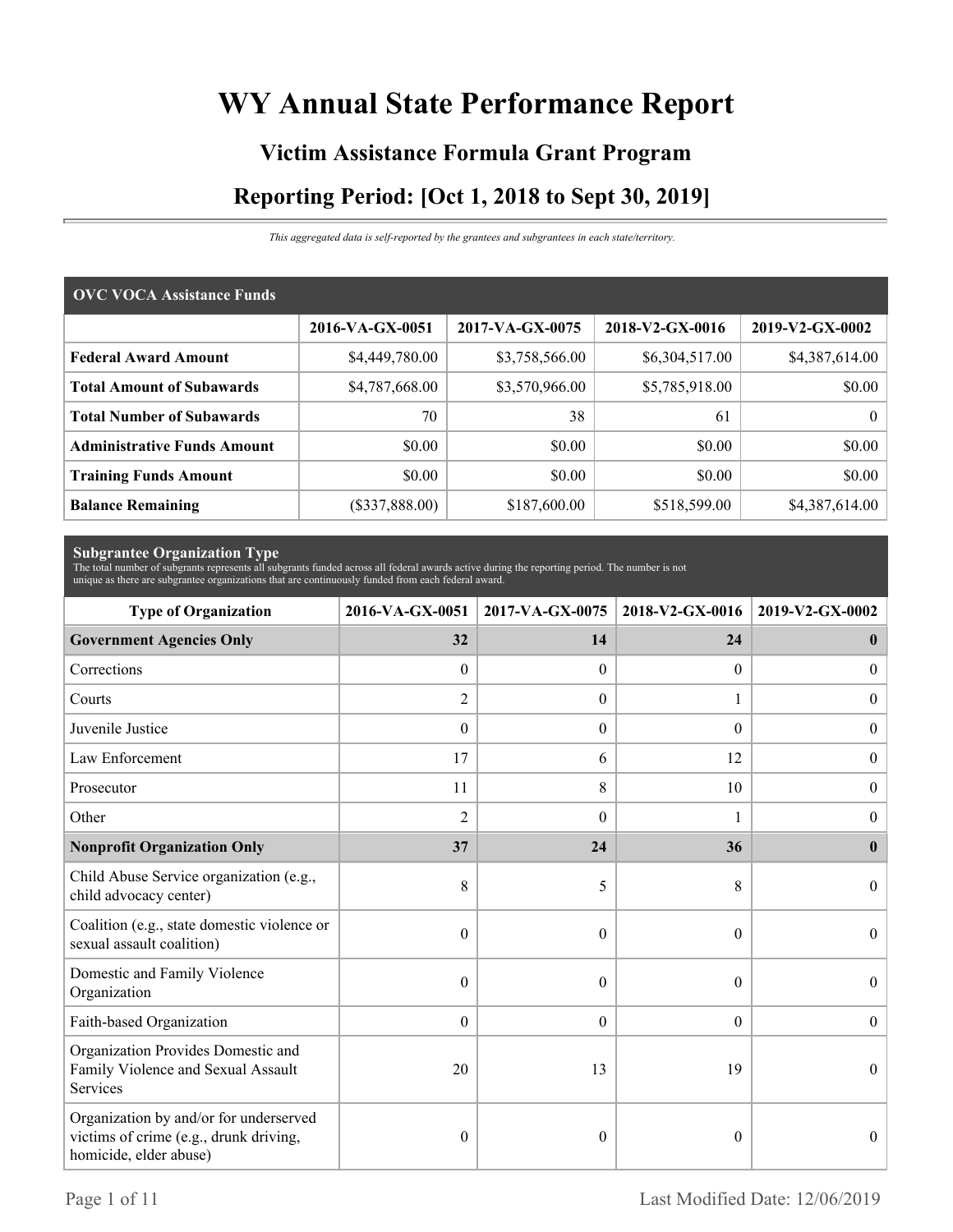| Sexual Assault Services organization<br>(e.g., rape crisis center)                                        | 3                |                  | 4                | $\overline{0}$   |
|-----------------------------------------------------------------------------------------------------------|------------------|------------------|------------------|------------------|
| Multiservice agency                                                                                       | 5                | 5                | 5                | $\boldsymbol{0}$ |
| Other                                                                                                     | 1                | $\overline{0}$   | $\overline{0}$   | $\boldsymbol{0}$ |
| <b>Federally Recognized Tribal</b><br>Governments, Agencies, and<br><b>Organizations Only</b>             | 1                | $\boldsymbol{0}$ | 1                | $\mathbf{0}$     |
| Child Abuse Service organization (e.g.,<br>child advocacy center)                                         | $\boldsymbol{0}$ | $\theta$         | $\theta$         | $\overline{0}$   |
| Court                                                                                                     | $\boldsymbol{0}$ | $\theta$         | $\overline{0}$   | $\overline{0}$   |
| Domestic and Family Violence<br>organization                                                              | $\boldsymbol{0}$ | $\theta$         | $\theta$         | $\overline{0}$   |
| Faith-based organization                                                                                  | $\boldsymbol{0}$ | $\boldsymbol{0}$ | $\boldsymbol{0}$ | $\boldsymbol{0}$ |
| Juvenile justice                                                                                          | $\boldsymbol{0}$ | $\overline{0}$   | $\overline{0}$   | $\boldsymbol{0}$ |
| Law Enforcement                                                                                           | $\boldsymbol{0}$ | $\theta$         | $\theta$         | $\mathbf{0}$     |
| Organization provides domestic and<br>family violence and sexual assault<br>services                      | 1                | $\mathbf{0}$     | 1                | $\overline{0}$   |
| Prosecutor                                                                                                | $\boldsymbol{0}$ | $\theta$         | $\overline{0}$   | $\boldsymbol{0}$ |
| Sexual Assault Services organization<br>(e.g., rape crisis center)                                        | $\boldsymbol{0}$ | $\theta$         | $\theta$         | $\overline{0}$   |
| Other justice-based agency                                                                                | $\boldsymbol{0}$ | $\boldsymbol{0}$ | $\boldsymbol{0}$ | $\boldsymbol{0}$ |
| Other agency that is NOT justice-based<br>(e.g., human services, health, education)                       | $\boldsymbol{0}$ | $\theta$         | $\theta$         | $\boldsymbol{0}$ |
| Organization by and/or for a specific<br>traditionally underserved community                              | $\mathbf{0}$     | $\theta$         | $\theta$         | $\overline{0}$   |
| Organization by and/or for underserved<br>victims of crime (e.g., drunk driving<br>homicide, elder abuse) | $\boldsymbol{0}$ | $\boldsymbol{0}$ | $\Omega$         | $\theta$         |
| Other                                                                                                     | $\boldsymbol{0}$ | $\boldsymbol{0}$ | $\boldsymbol{0}$ | $\boldsymbol{0}$ |
| <b>Campus Organizations Only</b>                                                                          | $\bf{0}$         | $\bf{0}$         | $\bf{0}$         | $\bf{0}$         |
| Campus-based victims services                                                                             | $\boldsymbol{0}$ | $\boldsymbol{0}$ | $\overline{0}$   | $\boldsymbol{0}$ |
| Law enforcement                                                                                           | $\boldsymbol{0}$ | $\mathbf{0}$     | $\overline{0}$   | $\boldsymbol{0}$ |
| Physical or mental health service<br>program                                                              | $\boldsymbol{0}$ | $\boldsymbol{0}$ | $\overline{0}$   | $\boldsymbol{0}$ |
| Other                                                                                                     | $\mathbf{0}$     | $\mathbf{0}$     | $\overline{0}$   | $\boldsymbol{0}$ |
| <b>Total Number of Subawards</b>                                                                          | 70               | 38               | 61               | $\boldsymbol{0}$ |

\*This number is not unique across fiscal years as there are subgrantee organizations that are funded from multiple federal awards.

| <b>Subaward Purpose</b><br>A single SAR can select multiple purposes. Numbers are not unique |                                                                 |  |
|----------------------------------------------------------------------------------------------|-----------------------------------------------------------------|--|
|                                                                                              | 2016-VA-GX-0051 2017-VA-GX-0075 2018-V2-GX-0016 2019-V2-GX-0002 |  |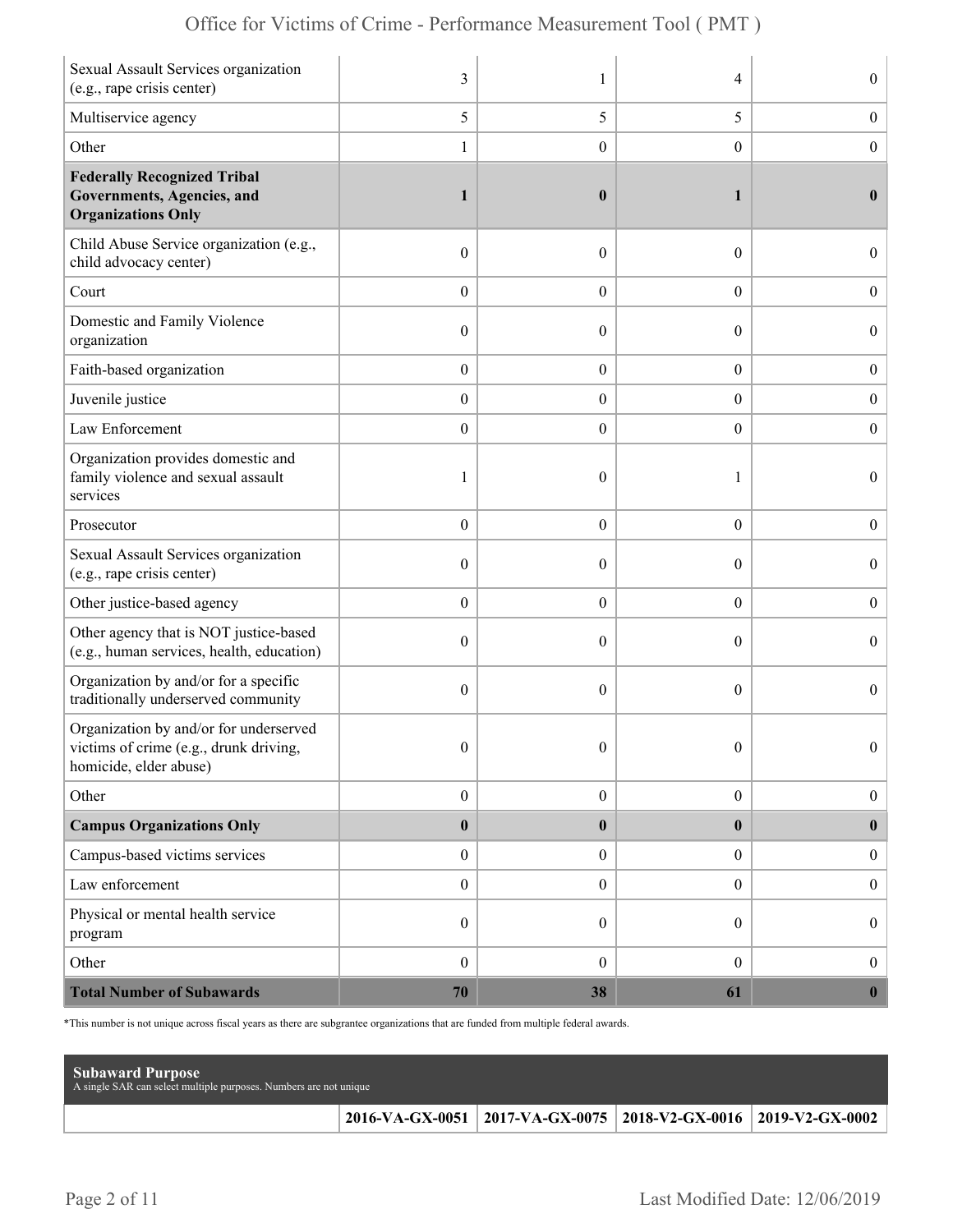| A. Continue a VOCA-funded victim<br>project funded in a previous year                  | 66 | 38 | 60 |  |
|----------------------------------------------------------------------------------------|----|----|----|--|
| B. Expand or enhance an existing project<br>not funded by VOCA in the previous<br>year |    |    |    |  |
| C. Start up a new victim services project                                              |    |    |    |  |
| D. Start up a new Native American<br>victim services project                           |    |    |    |  |
| E. Expand or enhance an existing <b>Native</b><br>American project                     | 0  |    |    |  |

**VOCA and Match Funds** A single SAR can select multiple service types. Numbers are not unique

|                                                              | 2016-VA-GX-0051 | $2017$ -VA-GX-0075 | 2018-V2-GX-0016 | 2019-V2-GX-0002 |
|--------------------------------------------------------------|-----------------|--------------------|-----------------|-----------------|
| A.INFORMATION & REFERRAL                                     | 68              | 38                 | 60              |                 |
| <b>B.PERSONAL</b><br>ADVOCACY/ACCOMPANIMENT                  | 66              | 33                 | 56              |                 |
| <b>C.EMOTIONAL SUPPORT OR</b><br><b>SAFETY SERVICES</b>      | 58              | 32                 | 51              |                 |
| <b>D. SHELTER/HOUSING SERVICES</b>                           | 47              | 25                 | 36              | $\theta$        |
| E.CRIMINAL/CIVIL JUSTICE<br><b>SYSTEM ASSISTANCE</b>         | 62              | 34                 | 51              |                 |
| <b>F. ASSISTANCE IN FILING</b><br><b>COMPENSATION CLAIMS</b> | 69              | 37                 | 61              | 0               |

| <b>Priority and Underserved Requirements</b> |                 |                 |                 |                 |  |
|----------------------------------------------|-----------------|-----------------|-----------------|-----------------|--|
| <b>Priority Area</b>                         | 2016-VA-GX-0051 | 2017-VA-GX-0075 | 2018-V2-GX-0016 | 2019-V2-GX-0002 |  |
| <b>Child Abuse</b>                           |                 |                 |                 |                 |  |
| <b>Total Amount</b>                          | \$752,432.00    | \$665,594.00    | \$1,031,145.00  | \$0.00          |  |
| % of Total Federal Award                     | 17.00 %         | 18.00 %         | 16.00 %         |                 |  |
| <b>Domestic and Family Violence</b>          |                 |                 |                 |                 |  |
| <b>Total Amount</b>                          | \$2,007,782.00  | \$1,551,696.00  | \$2,648,226.00  | \$0.00          |  |
| % of Total Federal Award                     | 45.00 %         | 41.00 %         | 42.00 $\%$      |                 |  |
| <b>Sexual Assault</b>                        |                 |                 |                 |                 |  |
| <b>Total Amount</b>                          | \$665,439.00    | \$538,256.00    | \$828,478.00    | \$0.00          |  |
| % of Total Federal Award                     | 15.00 %         | 14.00 %         | 13.00 %         |                 |  |
| <b>Underserved</b>                           |                 |                 |                 |                 |  |
| <b>Total Amount</b>                          | \$927,578.00    | \$612,002.00    | \$904,665.00    | \$0.00          |  |
| % of Total Federal Award                     | 21.00 %         | 16.00 %         | 14.00 %         |                 |  |

| <b>Budget and Staffing</b>  |                                                                          |  |
|-----------------------------|--------------------------------------------------------------------------|--|
| <b>Staffing Information</b> | $2016$ -VA-GX-0051   2017-VA-GX-0075   2018-V2-GX-0016   2019-V2-GX-0002 |  |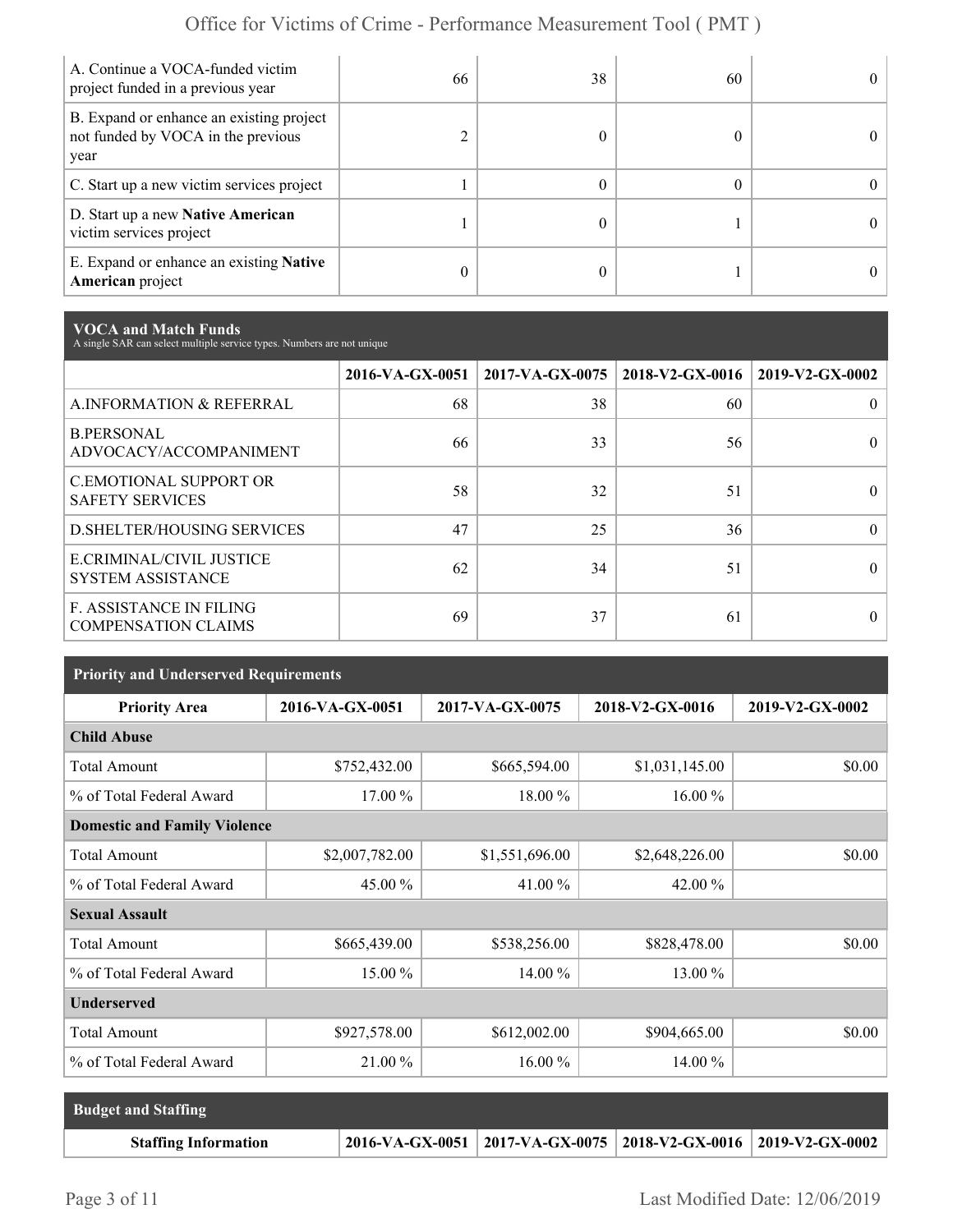| Total number of paid staff for all<br>subgrantee victimization program and/or<br>services                                                            | 229      | 123    | 239    |  |
|------------------------------------------------------------------------------------------------------------------------------------------------------|----------|--------|--------|--|
| Number of staff hours funded through<br>this VOCA award (plus match) for<br>subgrantee's victimization programs<br>and/or services                   | 85281.03 | 126639 | 213809 |  |
| Total number of volunteer staff<br>supporting the work of this VOCA award<br>(plus match) for subgrantee's<br>victimization programs and/or services | 498.62   | 272    | 572    |  |
| Number of volunteer hours supporting<br>the work of this VOCA award (plus<br>match) for subgrantee's victimization<br>programs and/or services       | 133117   | 45701  | 43942  |  |

#### **AGGREGATED SUBGRANTEE PERFORMANCE MEASURE DATA**

**Victimization Type**

|                                                                                               | Number of                                                                          | <b>Number of Individuals Who Actually Received Services</b><br><b>Based on a Presenting Victimization</b> |                           |                           |                           |                                  |
|-----------------------------------------------------------------------------------------------|------------------------------------------------------------------------------------|-----------------------------------------------------------------------------------------------------------|---------------------------|---------------------------|---------------------------|----------------------------------|
| <b>Victimization Type</b>                                                                     | <b>Subgrantees Indicating</b><br><b>Intent to Serve This</b><br><b>Victim Type</b> | Quarter<br>1 Total                                                                                        | <b>Quarter</b><br>2 Total | <b>Quarter</b><br>3 Total | <b>Quarter</b><br>4 Total | Per<br><b>Ouarter</b><br>Average |
| <b>Adult Physical Assault (includes</b><br>Aggravated and Simple Assault)                     | 89                                                                                 | 594                                                                                                       | 941                       | 718                       | 623                       | 719                              |
| <b>Adult Sexual Assault</b>                                                                   | 104                                                                                | 249                                                                                                       | 274                       | 307                       | 362                       | 298                              |
| Adults Sexually Abused/Assaulted as<br>Children                                               | 95                                                                                 | 47                                                                                                        | 59                        | 58                        | 47                        | 52                               |
| Arson                                                                                         | 51                                                                                 | 26                                                                                                        | 24                        | 13                        | 18                        | 20                               |
| Bullying (Verbal, Cyber or Physical)                                                          | 66                                                                                 | 88                                                                                                        | 67                        | 58                        | 61                        | 68                               |
| <b>Burglary</b>                                                                               | 54                                                                                 | 238                                                                                                       | 274                       | 218                       | 380                       | 277                              |
| Child Physical Abuse or Neglect                                                               | 98                                                                                 | 998                                                                                                       | 834                       | 839                       | 810                       | 870                              |
| Child Pornography                                                                             | 68                                                                                 | 15                                                                                                        | 11                        | 12                        | 31                        | 17                               |
| Child Sexual Abuse/Assault                                                                    | 102                                                                                | 427                                                                                                       | 461                       | 445                       | 389                       | 430                              |
| Domestic and/or Family Violence                                                               | 111                                                                                | 2457                                                                                                      | 2014                      | 2171                      | 2395                      | 2259                             |
| <b>DUI/DWI</b> Incidents                                                                      | 60                                                                                 | 244                                                                                                       | 247                       | 226                       | 237                       | 238                              |
| Elder Abuse or Neglect                                                                        | 90                                                                                 | 18                                                                                                        | 17                        | 31                        | 25                        | 22                               |
| Hate Crime:<br>Racial/Religious/Gender/ Sexual<br>Orientation/Other (Explanation<br>Required) | 51                                                                                 | 1                                                                                                         | $\theta$                  | 1                         | $\Omega$                  | $\overline{0}$                   |
| Human Trafficking: Labor                                                                      | 61                                                                                 | $\mathbf{1}$                                                                                              | $\mathbf{0}$              | $\overline{3}$            | 4                         | $\overline{2}$                   |
| Human Trafficking: Sex                                                                        | 83                                                                                 | 11                                                                                                        | 9                         | 19                        | 22                        | 15                               |
| Identity Theft/Fraud/Financial Crime                                                          | 55                                                                                 | 268                                                                                                       | 260                       | 180                       | 280                       | 247                              |

Page 4 of 11 Last Modified Date: 12/06/2019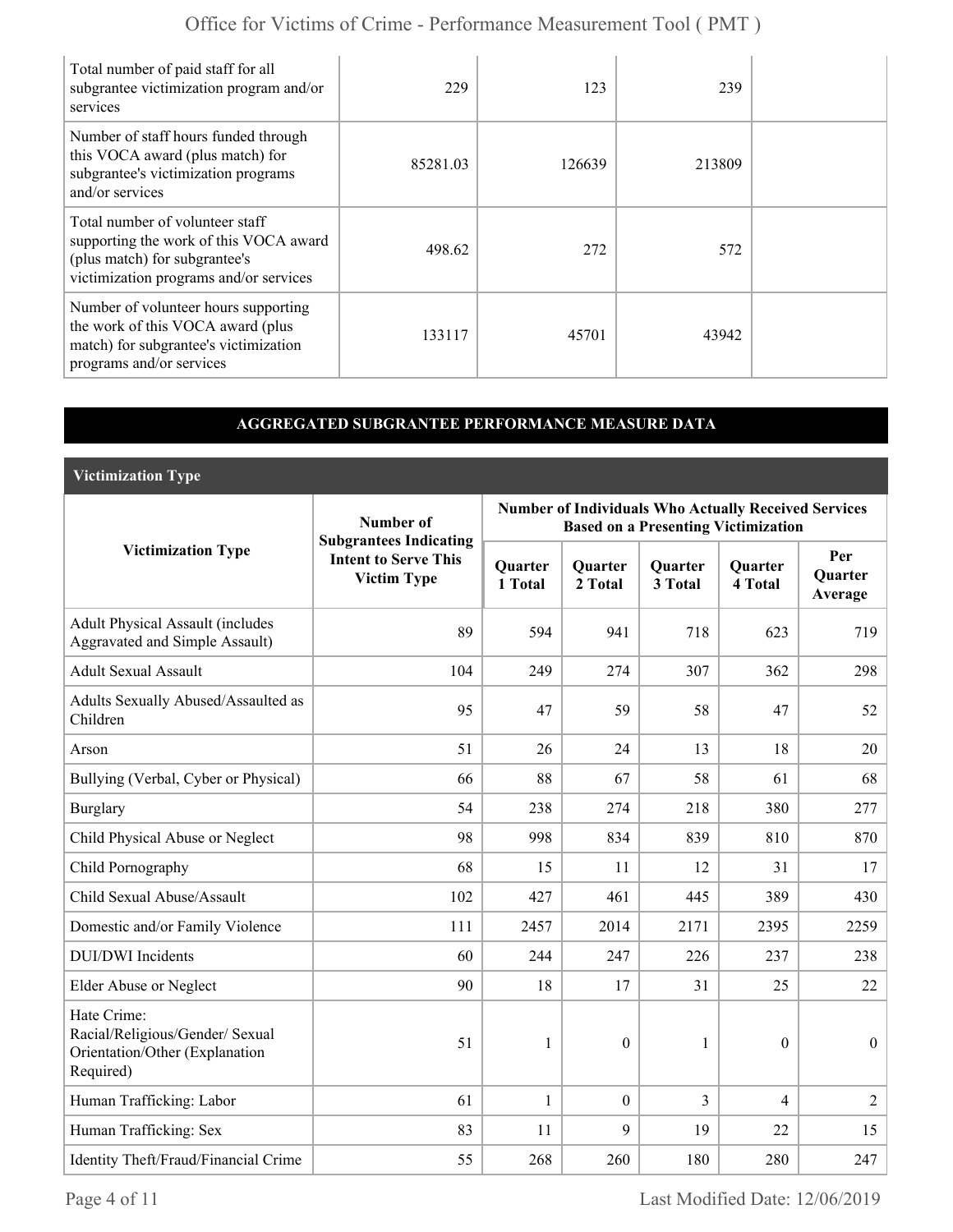| Office for Victims of Crime - Performance Measurement Tool (PMT) |  |
|------------------------------------------------------------------|--|
|------------------------------------------------------------------|--|

| Kidnapping (non-custodial)                           | 56 | 24             | 19   | 40             | 38       | 30   |
|------------------------------------------------------|----|----------------|------|----------------|----------|------|
| Kidnapping (custodial)                               | 60 | $\overline{2}$ | 6    | $\overline{4}$ | 12       | 6    |
| Mass Violence<br>(Domestic/International)            | 43 | $\overline{2}$ | 3    |                | $\theta$ | 1    |
| Other Vehicular Victimization (e.g.,<br>Hit and Run) | 55 | 492            | 441  | 354            | 453      | 435  |
| Robbery                                              | 54 | 39             | 38   | 44             | 45       | 41   |
| Stalking/Harassment                                  | 98 | 367            | 323  | 332            | 447      | 367  |
| <b>Survivors of Homicide Victims</b>                 | 69 | 28             | 39   | 50             | 44       | 40   |
| Teen Dating Victimization                            | 85 | 5              | 17   | 8              | 7        | 9    |
| Terrorism (Domestic/International)                   | 33 | 11             | 3    | 8              | $\tau$   | 7    |
| Other                                                | 31 | 1964           | 1436 | 1657           | 2014     | 1767 |

## **Special Classifications of Individuals**

|                                                           | <b>Number of Individuals Self Reporting a Special Classification</b> |                                  |                           |                                  |                        |
|-----------------------------------------------------------|----------------------------------------------------------------------|----------------------------------|---------------------------|----------------------------------|------------------------|
| <b>Special Classifications of Individuals</b>             | <b>Quarter 1</b><br><b>Total</b>                                     | <b>Quarter 2</b><br><b>Total</b> | Quarter 3<br><b>Total</b> | <b>Quarter 4</b><br><b>Total</b> | Per Quarter<br>Average |
| Deaf/Hard of Hearing                                      | 24                                                                   | 75                               | 14                        | 16                               | 75                     |
| Homeless                                                  | 191                                                                  | 136                              | 174                       | 204                              | 475                    |
| Immigrants/Refugees/Asylum Seekers                        | 54                                                                   | 52                               | 73                        | 58                               | 140                    |
| <b>LGBTQ</b>                                              | 29                                                                   | 31                               | 35                        | 36                               | 99                     |
| Veterans                                                  | 26                                                                   | 14                               | 21                        | 30                               | 66                     |
| Victims with Disabilities: Cognitive/<br>Physical /Mental | 259                                                                  | 203                              | 246                       | 246                              | 883                    |
| Victims with Limited English Proficiency                  | 72                                                                   | 71                               | 88                        | 80                               | 216                    |
| Other                                                     | 28                                                                   | 51                               | 36                        | 48                               | 430                    |

| <b>General Award Information</b>                                                                                             |       |           |
|------------------------------------------------------------------------------------------------------------------------------|-------|-----------|
| <b>Activities Conducted at the Subgrantee Level</b>                                                                          |       | Percent   |
| Total number of individuals who received services during the Fiscal Year.                                                    | 28271 |           |
| Total number of anonymous contacts who received services during the Fiscal Year                                              | 263   |           |
| Number of new individuals who received services from your state for the first time during the Fiscal Year.                   | 18564 | 65.66 %   |
| Of the clients who received services, how many presented with more than one type of victimization during<br>the Fiscal Year? | 3803  | $13.45\%$ |
| Number of individuals assisted with a victim compensation application during the Fiscal Year.                                | 2293  |           |

| <b>Demographics</b>                                         |               |                       |
|-------------------------------------------------------------|---------------|-----------------------|
| <b>Demographic Characteristic of New Individuals Served</b> | <b>Number</b> | Percent               |
| Race/Ethinicity                                             |               |                       |
| American Indian or Alaska Native                            | 718           | $\frac{0}{0}$<br>3.87 |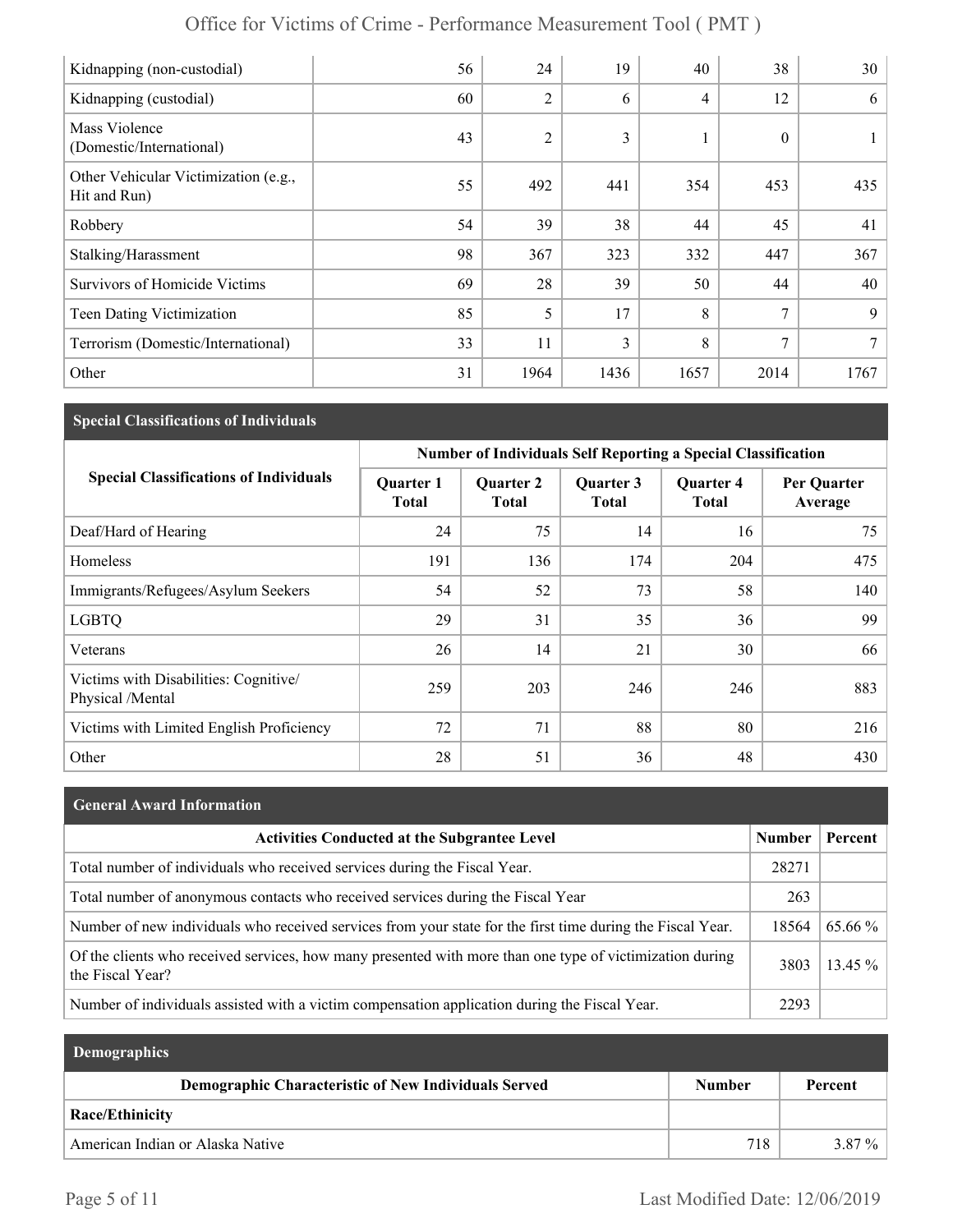| Asian                                     | 76    | $0.41 \%$ |
|-------------------------------------------|-------|-----------|
| <b>Black or African American</b>          | 375   | $2.02\%$  |
| Hispanic or Latino                        | 1375  | 7.41 %    |
| Native Hawaiian or Other Pacific Islander | 110   | $0.59\%$  |
| White Non-Latino or Caucasian             | 13869 | 74.71 %   |
| Some Other Race                           | 81    | $0.44\%$  |
| <b>Multiple Races</b>                     | 360   | $1.94\%$  |
| Not Reported                              | 1098  | 5.91 %    |
| Not Tracked                               | 502   | 2.70 %    |
| <b>Race/Ethnicity Total</b>               | 18564 |           |
| <b>Gender Identity</b>                    |       |           |
| Male                                      | 6088  | 32.79 %   |
| Female                                    | 11244 | 60.57%    |
| Other                                     | 14    | $0.08 \%$ |
| Not Reported                              | 776   | 4.18%     |
| Not Tracked                               | 442   | 2.38 %    |
| <b>Gender Total</b>                       | 18564 |           |
| Age                                       |       |           |
| Age 0-12                                  | 2423  | 13.05 %   |
| Age 13-17                                 | 1269  | 6.84%     |
| Age 18-24                                 | 2202  | 11.86 %   |
| Age 25-59                                 | 9495  | 51.15 %   |
| Age 60 and Older                          | 1728  | 9.31 %    |
| Not Reported                              | 1203  | $6.48 \%$ |
| Not Tracked                               | 244   | $1.31\%$  |
| <b>Age Total</b>                          | 18564 |           |

| <b>Direct Services</b> |                                                                                 |                                                                  |                                                                           |                         |
|------------------------|---------------------------------------------------------------------------------|------------------------------------------------------------------|---------------------------------------------------------------------------|-------------------------|
| <b>Service Area</b>    | # of Subgrantees<br><b>That Provided</b><br><b>Services in This</b><br>Category | # of<br><b>Individuals/Contacts</b><br><b>Receiving Services</b> | <b>Specific Service</b>                                                   | Frequency<br>of Service |
|                        |                                                                                 |                                                                  | Enter the number of times services were<br>provided in each subcategory.  | $\theta$                |
|                        |                                                                                 |                                                                  | A1. Information about the criminal<br>justice process                     | 29927                   |
| A. Information $\&$    | 58                                                                              | 16399                                                            | A2. Information about victim rights, how<br>to obtain notifications, etc. | 28284                   |
| Referral               |                                                                                 |                                                                  | A3. Referral to other victim service<br>programs                          | 28803                   |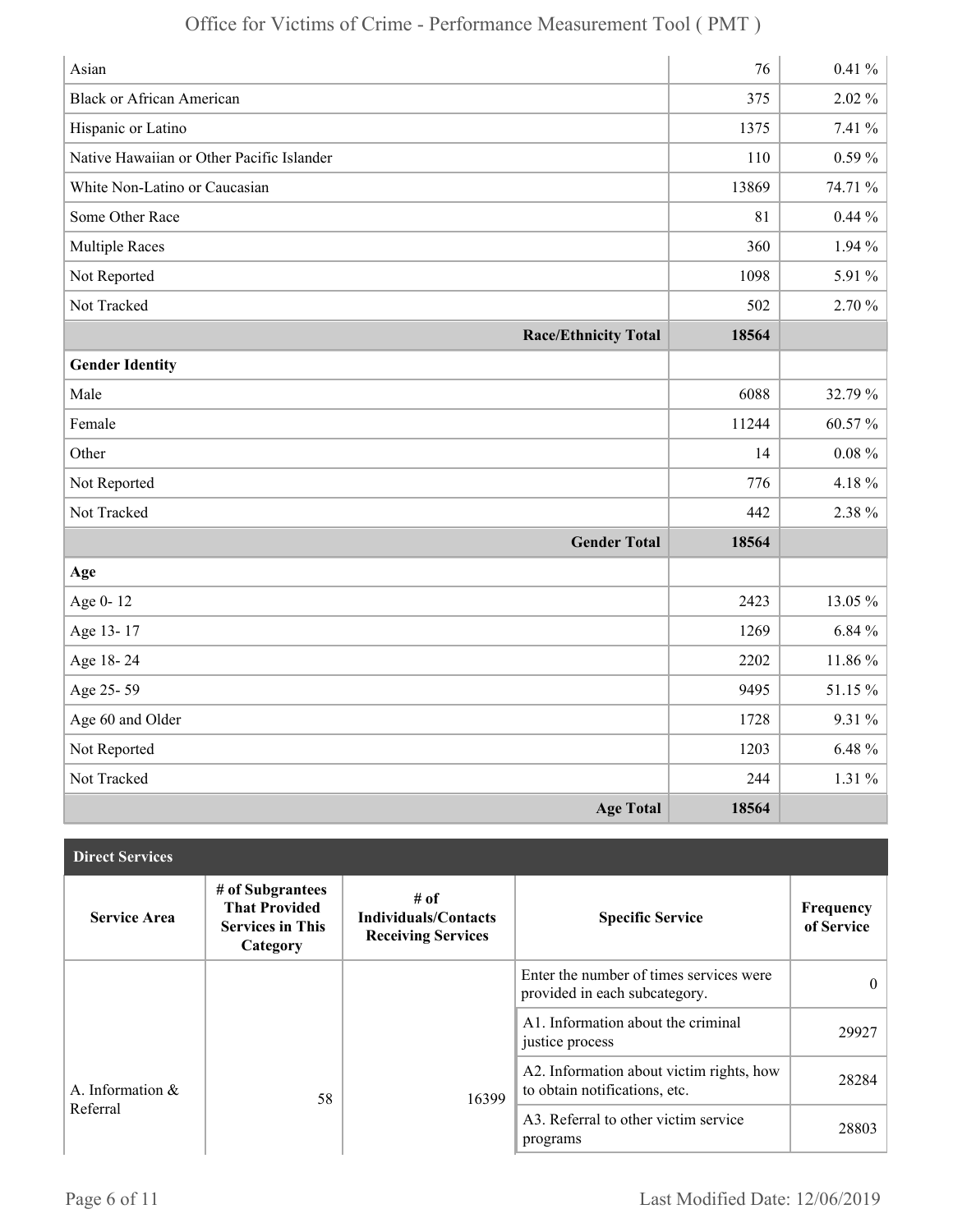|                                                 |    |                                                                          | A4. Referral to other services, supports,<br>and resources (includes legal, medical,<br>faith-based organizations, address<br>confidentiality programs, etc.) | 39143            |
|-------------------------------------------------|----|--------------------------------------------------------------------------|---------------------------------------------------------------------------------------------------------------------------------------------------------------|------------------|
|                                                 |    | Enter the number of times services were<br>provided in each subcategory. | $\overline{0}$                                                                                                                                                |                  |
|                                                 |    | 9624                                                                     | B1. Victim advocacy/accompaniment to<br>emergency medical care                                                                                                | 568              |
|                                                 |    |                                                                          | B2. Victim advocacy/accompaniment to<br>medical forensic exam                                                                                                 | 396              |
|                                                 |    |                                                                          | B3. Law enforcement interview<br>advocacy/accompaniment                                                                                                       | 2026             |
|                                                 |    |                                                                          | B4. Individual advocacy (e.g., assistance<br>in applying for public benefits, return of<br>personal property or effects)                                      | 77285            |
| B. Personal<br>58<br>Advocacy/<br>Accompaniment |    |                                                                          | B5. Performance of medical or<br>nonmedical forensic exam or interview<br>or medical evidence collection                                                      | 289              |
|                                                 |    |                                                                          | B6. Immigration assistance (e.g., special<br>visas, continued presence application,<br>and other immigration relief)                                          | 251              |
|                                                 |    |                                                                          | B7. Intervention with employer, creditor,<br>landlord, or academic institution                                                                                | 10186            |
|                                                 |    |                                                                          | B8. Child or dependent care assistance<br>(includes coordination of services)                                                                                 | 5515             |
|                                                 |    |                                                                          | B9. Transportation assistance (includes<br>coordination of services)                                                                                          | 22250            |
|                                                 |    |                                                                          | B10. Interpreter services                                                                                                                                     | 1834             |
|                                                 |    |                                                                          | Enter the number of times services were<br>provided in each subcategory.                                                                                      | $\boldsymbol{0}$ |
|                                                 |    |                                                                          | C1. Crisis intervention (in-person,<br>includes safety planning, etc.)                                                                                        | 38168            |
|                                                 |    |                                                                          | C2. Hotline/crisis line counseling                                                                                                                            | 26621            |
| C. Emotional<br><b>Support or Safety</b>        | 49 | 7172                                                                     | C3. On-scene crisis response (e.g.,<br>community crisis response)                                                                                             | 18240            |
| Services                                        |    |                                                                          | C4. Individual counseling                                                                                                                                     | 70631            |
|                                                 |    |                                                                          | C5. Support groups (facilitated or peer)                                                                                                                      | 12724            |
|                                                 |    |                                                                          | C6. Other Therapy (traditional, cultural,<br>or alternative healing; art, writing, or<br>play therapy, etc.)                                                  | 3598             |
|                                                 |    |                                                                          | C7. Emergency financial assistance                                                                                                                            | 33250            |
|                                                 |    | 1383                                                                     | Enter the number of times services were<br>provided in each subcategory.                                                                                      | $\boldsymbol{0}$ |
| D. Shelter/Housing                              |    |                                                                          | D1. Emergency shelter or safe house                                                                                                                           | 15480            |
| Services                                        | 36 |                                                                          | D2. Transitional housing                                                                                                                                      | 5285             |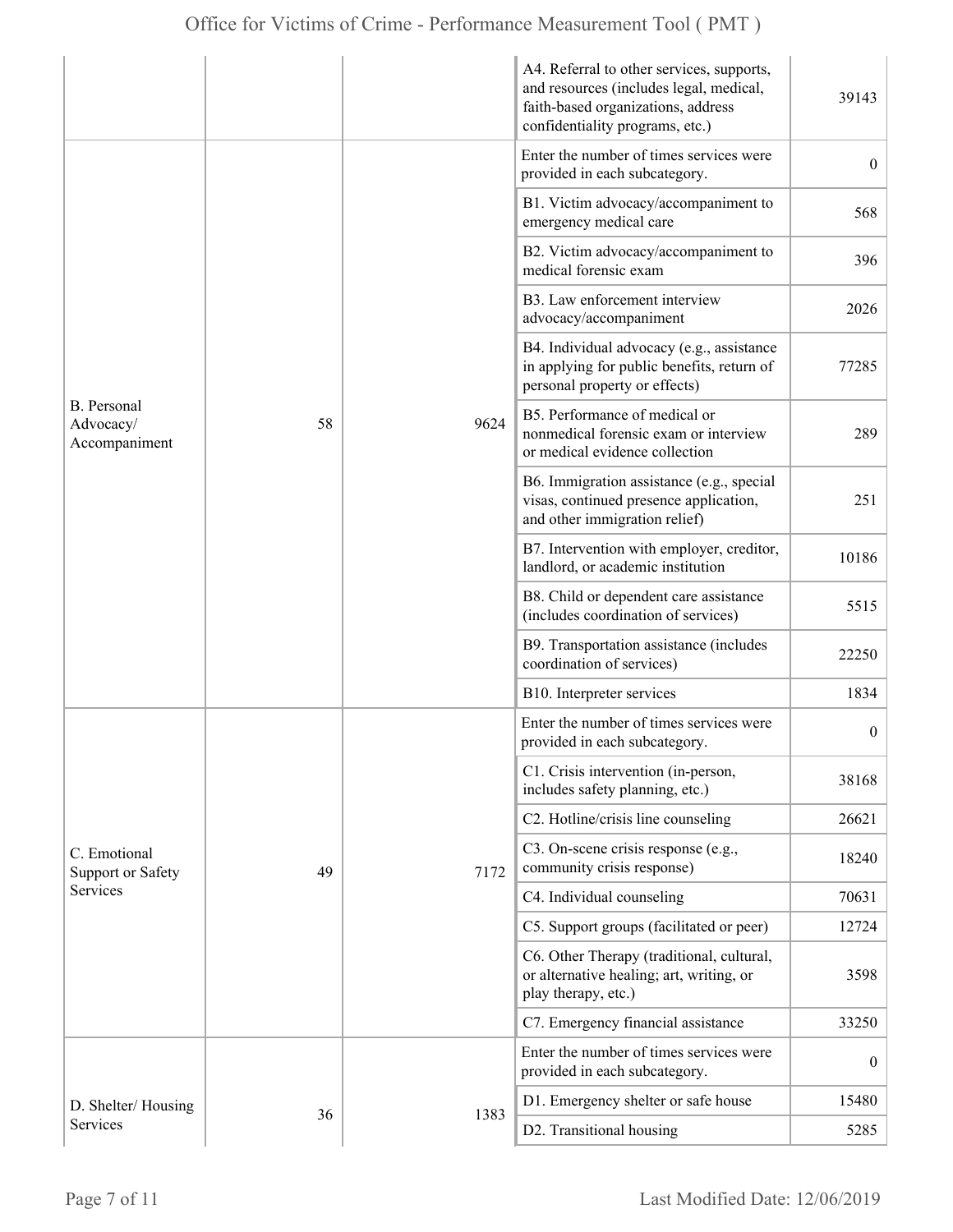|                                                          |  |                                                     | D3. Relocation assistance (includes<br>assistance with obtaining housing)  | 1966     |
|----------------------------------------------------------|--|-----------------------------------------------------|----------------------------------------------------------------------------|----------|
| E. Criminal/ Civil<br>50<br>Justice System<br>Assistance |  | 15827                                               | Enter the number of times services were<br>provided in each subcategory.   | $\theta$ |
|                                                          |  |                                                     | E1. Notification of criminal justice<br>events                             | 28379    |
|                                                          |  |                                                     | E2. Victim impact statement assistance                                     | 1939     |
|                                                          |  |                                                     | E3. Assistance with restitution                                            | 3221     |
|                                                          |  |                                                     | E4. Civil legal assistance in obtaining<br>protection or restraining order | 14710    |
|                                                          |  |                                                     | E5. Civil legal assistance with family law<br>issues                       | 4422     |
|                                                          |  |                                                     | E6. Other emergency justice-related<br>assistance                          | 2957     |
|                                                          |  |                                                     | E7. Immigration assistance                                                 | 207      |
|                                                          |  | E8. Prosecution interview<br>advocacy/accompaniment | 3258                                                                       |          |
|                                                          |  |                                                     | E9. Law enforcement interview<br>advocacy/accompaniment                    | 1990     |
|                                                          |  |                                                     | E10. Criminal advocacy/accompaniment                                       | 5032     |
|                                                          |  |                                                     | E11. Other legal advice and/or counsel                                     | 5132     |

## **ANNUAL QUESTIONS**

| <b>Grantee Annually Reported Questions</b>                                                                                                       |                |  |  |
|--------------------------------------------------------------------------------------------------------------------------------------------------|----------------|--|--|
| <b>Question/Option</b>                                                                                                                           | Count          |  |  |
| Were any administrative and training funds used during the reporting period?                                                                     |                |  |  |
| Yes                                                                                                                                              |                |  |  |
| N <sub>0</sub>                                                                                                                                   | $\theta$       |  |  |
| Did the administrative funds support any education activities during the reporting period?                                                       |                |  |  |
| Yes                                                                                                                                              | $\overline{0}$ |  |  |
| N <sub>0</sub>                                                                                                                                   |                |  |  |
| Number of requests received for education activities during the reporting period.                                                                | $\overline{0}$ |  |  |
| Number of people trained or attending education events during the reporting period.                                                              | 33             |  |  |
| Number of events conducted during the reporting period.                                                                                          |                |  |  |
| Did the grant support any coordination activities (e.g., with other service providers, law enforcement agencies) during the<br>reporting period? |                |  |  |
| Yes                                                                                                                                              |                |  |  |
| N <sub>0</sub>                                                                                                                                   | $\overline{0}$ |  |  |
| Describe any program or educational materials developed during the reporting period.                                                             |                |  |  |
| No program or educational materials were developed during the reporting period.                                                                  |                |  |  |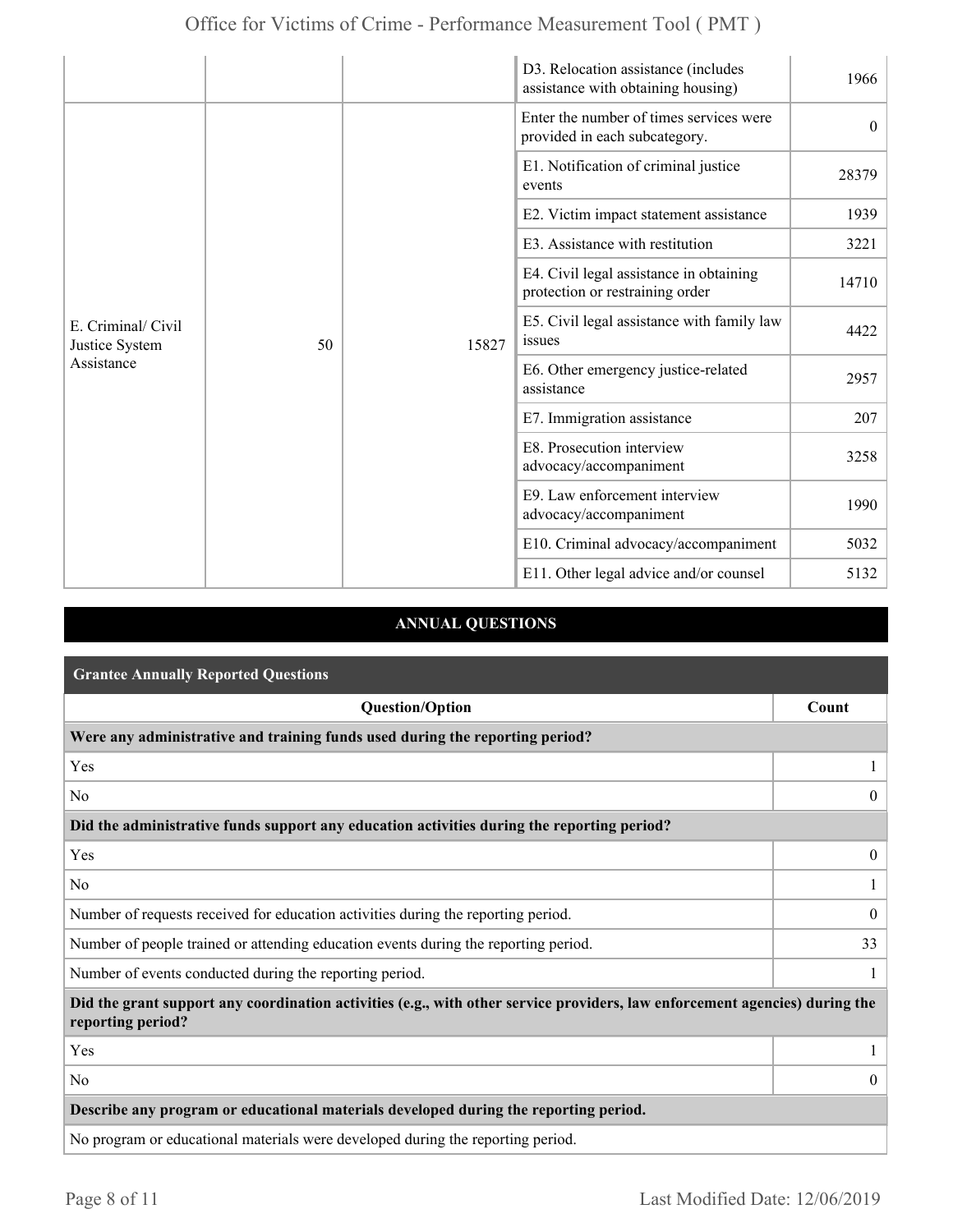#### **Describe any planning or training events held during the reporting period.**

The Division worked with members of the Human Trafficking Task Force to provide training to law enforcement officers. The task force provides this training, upon request, to any law enforcement agency in the State.

#### **Describe any program policies changed during the reporting period.**

The Division did not change any policies during the reporting period.

#### **Describe any earned media coverage events/episodes during the reporting period.**

There were press releases done for proclamation signings by Governors Mead and Gordon which included crime Victim's Rights Week, Domestic Violence Awareness Month, Sexual Assault Awareness Month, and Stalking Awareness Month.

#### **Describe any coordinated responses/services for assisting crime victims during the reporting period.**

The Division continues to lead the Human Trafficking Task Force, a statewide organization consisting of many federal, state, and local agencies including the: FBI, US Attorney's Office, Wyoming Highway Patrol, local law enforcement, various victim service providers, SANE programs, etc. The task force continues to lead Wyoming efforts to bring awareness to the public around human trafficking and to provide training to law enforcement, victim service providers, and other professionals throughout Wyoming. The Division continued a collaborative effort with the Wyoming Coalition Against Domestic Violence and Sexual Assault (WCADVSA) to provide SANE training both for adult and pediatric in the State.

#### **Please discuss the major issues in your state that either assist or prevent victims from receiving assistance during the reporting period.**

The lack of affordable housing continues to be an issue for many victims, especially for those who are trying to leave an abusive situation. The WCADVSA is able to use transitional housing funds from OVW to meet this need, however, the funds are insufficient.

#### **Please describe ways that your agency promoted the coordination of public and private efforts within the community to help crime victims during the reporting period.**

First and foremost, the Division promotes the coordination of public and private efforts within our communities through our grant funds. All recipients of Division funds, weather the source of their funds are from the state or from the federal government, are required to collaborate with, at minimum, the victim service providers in their service area. Funded programs are also encouraged to collaborate with other agencies in their communities that work with the same population. Division staff attend community events, as time allows, to meet with key stakeholders about ways to improve access to services and increase partnerships. The work being done by collaborative efforts between the Division and the WCADVSA to enhance SANE training across the state is an example of the collaborations that exist between the public and private sectors in Wyoming.

#### **Please describe any notable activities at the grantee level during the reporting period that improved delivery of victim services.**

The Division continues to enhance the education of service providers, law enforcement, attorneys, and other stakeholders through our two primary training events every year. The Wyoming Joint Symposium on Children and Youth is a joint venture with the Wyoming Supreme Court, Children's Justice Project and the Division. The Symposium provides opportunities for the field to learn about crimes against children and best practices in children's justice and advocacy. The Division helps support the Wyoming Conference on Violence Prevention and Response, a project of the WCADVSA. The conference provides an opportunity for advocates to learn about prevention activities and best practices in victim advocacy. These two events enhance the ability of victim service providers and other stakeholders in Wyoming to deliver services to victims of crime. The Division has also increased our effort to ensure subgrantees are utilizing sound fiscal management practices. These efforts include the limitation imposed on using volunteer on-call time to meet VOCA match requirements and an increased level of scrutiny over monthly reimbursement requests. The Division believe that better fiscal management at both the state level and with individual subgrantees will lead to more effective and efficient use of grant funds.

#### **Please discuss each priority (i.e., child abuse, domestic assault, sexual assault, and underserved) in which VOCA funds have been used to assist crime victims during the reporting period**

Child Abuse: The Division uses VOCA funds to support three child advocacy centers (CAC's) and five Court Appointed Special Advocate (CASA) programs throughout Wyoming. The three CAC's which are located in Laramie County, Natrona County, and Teton County Provide child forensic interviews and other services that focus on the well being of children who are victims of or witness to crime. CASA programs provide specially trained advocates that are assigned to a child who has a case or is involved in a case that is going through the legal system. The advocates ensure the child has a voice in the court process and that the child's needs are met. CAC's and CASA programs represent the greatest concentration and focus on children among Wyoming's victim service providers, however, all providers are able to provide services to children as part of their advocacy services. Domestic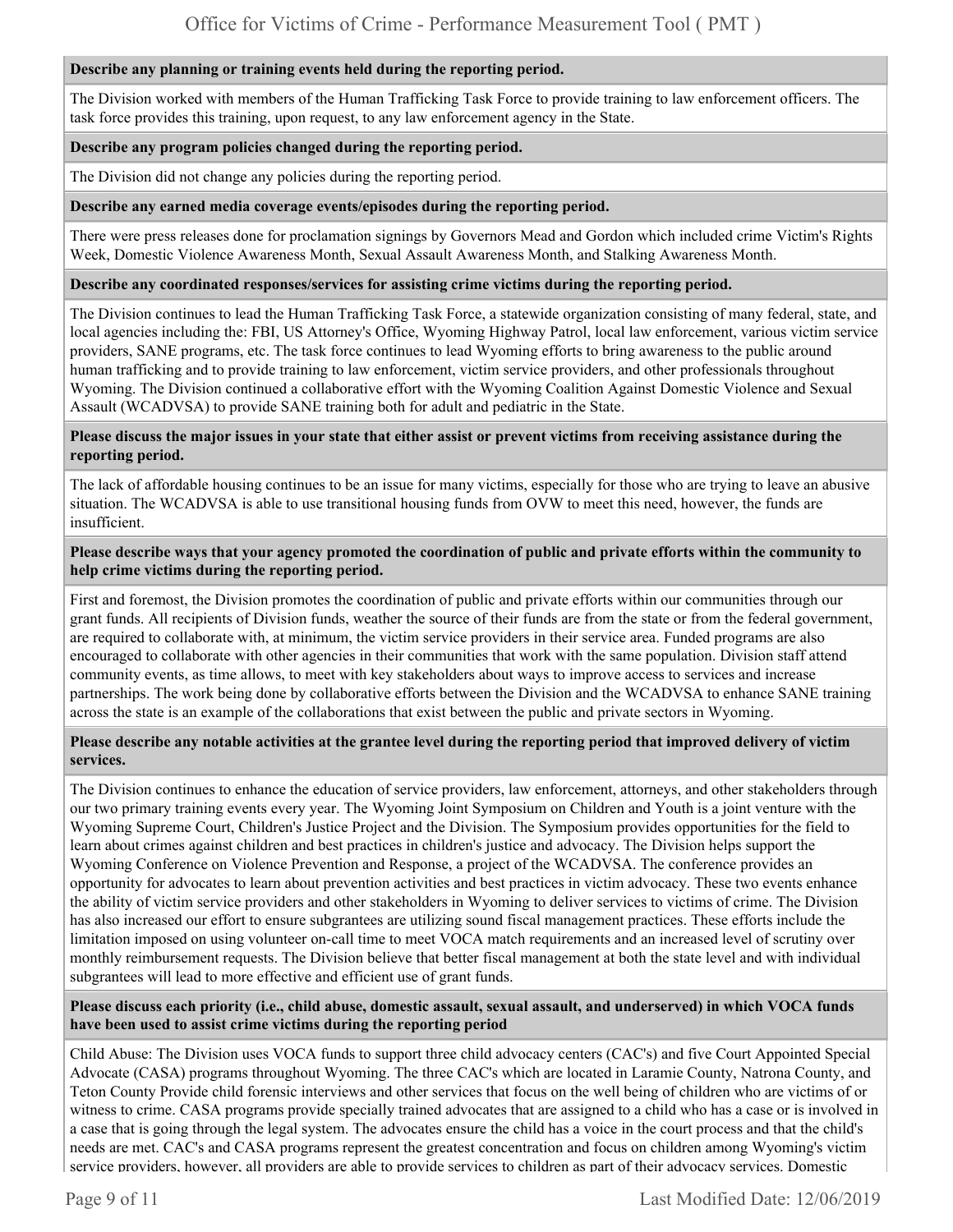Assault: Division now has 24 domestic violence and sexual assault programs, one in each county and one on the Wind River R eservation. Each of these non-profit, non-governmental organizations provide a range of advocacy services to victims of domestic violence up to and including shelter and transitional housing. Subgrantees in law enforcement agencies provide crisis services and referrals to domestic violence survivors following a report to law enforcement through an investigation. Subgrantees in prosecutor's offices are providing criminal justice advocacy and services to victims of domestic violence whose cases are progressing through the court system. Sexual Assault: Victims of sexual assault are eligible for all the same services offered to victims of domestic assault. Additionally, the Division funds three SANE program in the State using VOCA funds. SANE programs are using VOCA Assistance funds to fund salaries and specialized training for nurses. Additionally, two of the programs are using VOCA funds to conduct outreach and education with other hospitals across the state in order to enhance the presence of SANE programs in Wyoming. The Division also funds in-state SANE training for both adults and pediatrics, the training is organized by the WCADVSA. VOCA funds are not used for this training. Although not dedicated solely to sexual assault, the Division used VOCA administrative funds to providing training to law enforcement officers on the dynamics of human trafficking. Underserved: The Division recognizes several underserved populations in Wyoming, these include: Native American, elderly, LGBTQ, Hispanic/Latino, LEP, and rural/frontier. During this reporting period the Division focused on the Native American population living on the Wind River Reservation. The Division continued funding a new culturally specific organization to serve both the Eastern Shoshone and Northern Arapaho tribes.

#### **Please briefly describe efforts taken to serve Victims of Federal crime during the reporting period.**

Teton County Victim Services (TCVS) is located just south of Grand Teton and Yellowstone National Parks and is surrounded by national forests. A sizable proportion of TCVS clients are federal crime victims. TCVS advocates respond to any request for aid or service made from a federal law enforcement agency. TCVS typically provides crisis intervention, emergency assistance, and assistance with crime victim's compensation program applications. When a crime is committed on federal land such as in Yellowstone, Crisis Intervention Services (CIS) advocates will respond to the scene and transport victims back to CIS shelter/motels as appropriate.

#### **Please identify any emerging issues or notable trends affecting crime victim services in your state during the reporting period.**

The 2019 legislative session brought significant changes that will greatly benefit crime victims in Wyoming. First, the maximum term of civil protection orders was extended from two to three years and can be extended in increments up to three years each. Second, the process of paying for SANE exams was streamlined. In the past the Division paid for SANE exams for all non-reported sexual assaults and the investigating law enforcement agency paid for all reported sexual assaults. This placed a large financial burden on many law enforcement agencies, especially those in small communities. Additionally, the cost of SANE exams differ greatly across the state. Now, the Division will be paying for all SANE exams regardless of the victims desire to report the crime. The change removes the financial burden on law enforcement and will provide the Division greater leverage to standardize the cost of SANE exams across the state.

**Please briefly outline any staffing retention issues that your victim assistance program has and why these issues may occur during the reporting period.** 

The Division did not have any staffing or retention issues during the reporting period.

#### **Please explain your state process to publicize its victim assistance funding for services to victims of crime during the reporting period.**

Public notice was published in the Casper Star Tribune, considered the state-wide newspaper, advertising the request for proposals (RFP). An e-mail was sent to existing service providers advertising the RFP. The WCADVSA was notified and provided a link to the RFP. Notice of the RFP was given at the Division's annual mandatory meeting for subrecipients. The Division operates on a two year funding cycle, subgrantees apply for funding once during that cycle. The Division is currently in the SFY 2019 and 2020 cycle, programs last applied for funding in February, 2018. The next RFP will be released in February, 2020.

#### **Please explain how your state is able to direct funding to new/underserved populations during the reporting period.**

The current reporting period is the second year of our two-year funding cycle and all awards were a continuation of those from the previous year. Red Paint Alliance is a DV/SA program on the Wind River Reservation, the program was developed out of an award from the prior reporting period which sought to create a DV/SA on the Wind River Reservation. The Red Paint Alliance is the only culturally specific DV/SA program in Wyoming.

**Please explain how your program is able to respond to gaps in services during the reporting period.**